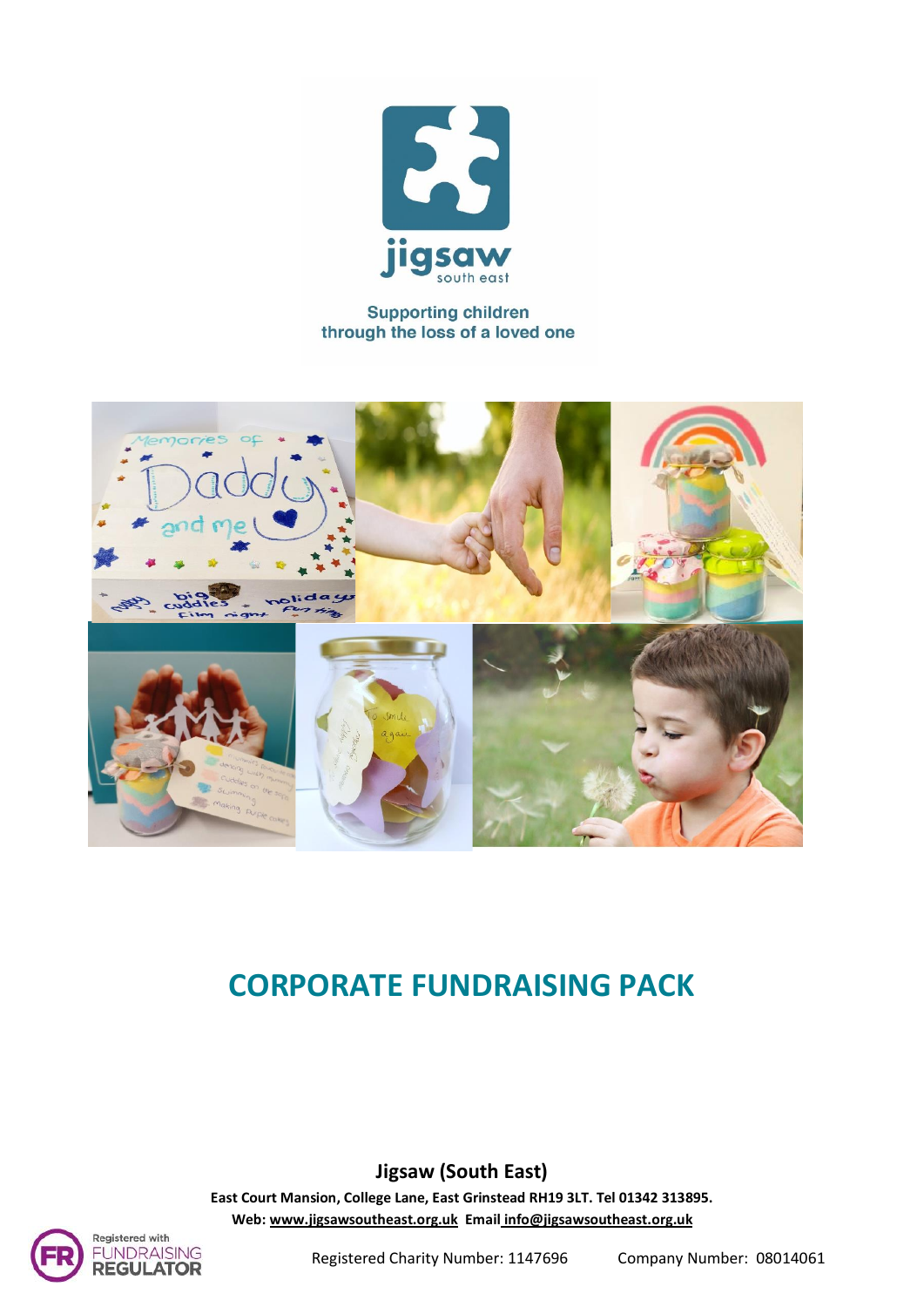# **Welcome to Jigsaw (South East)**

**A local charity supporting children through the loss of a loved one**

# **Who we are**

Jigsaw (South East) is a local charity that supports bereaved children, young people and their families and those who have a family member with a terminal condition.

We cover all of Surrey, Crawley, Mid Sussex and surrounding areas.

We deliver advice and support services to children and young people experiencing the death of a loved one to help them move forward with their lives. Our vision is that children and young people will not be alone in their bereavement journey.

#### *"It's reassuring that the things I am seeing in my child are expected."*

# **How we help**

As a child, losing a parent can be a devastating and life changing experience. **An estimated 970 children lose a parent every year across Surrey and West Sussex**. We provide free support to help them to cope with their loss and start to rebuild their lives. We offer:

- A pre-bereavement service offering bespoke support to children, young people and their families who are preparing for the death of a loved one
- A bereavement helpline access to individualised advice and information
- Information sessions for parents and carers pre and post bereavement
- Advice and guidance for families, friends and schools to enable them to better support children and young people
- Grief support groups for bereaved children and their families
- Social activities enabling children to meet others who are experiencing grief
- Support and resources for schools and professionals
- Training courses on child bereavement

# **Why we need your support**

Last year our Jigsaw Support Workers helped over **500** children through their bereavement journey and gave advice to many more families and professionals.

**Demand for our service is high and we need to raise over £300,000 each year to run our service.**  We rely on the support of our local community to help fund our services to families.

#### *"It was helpful to understand how young minds respond to grief."*



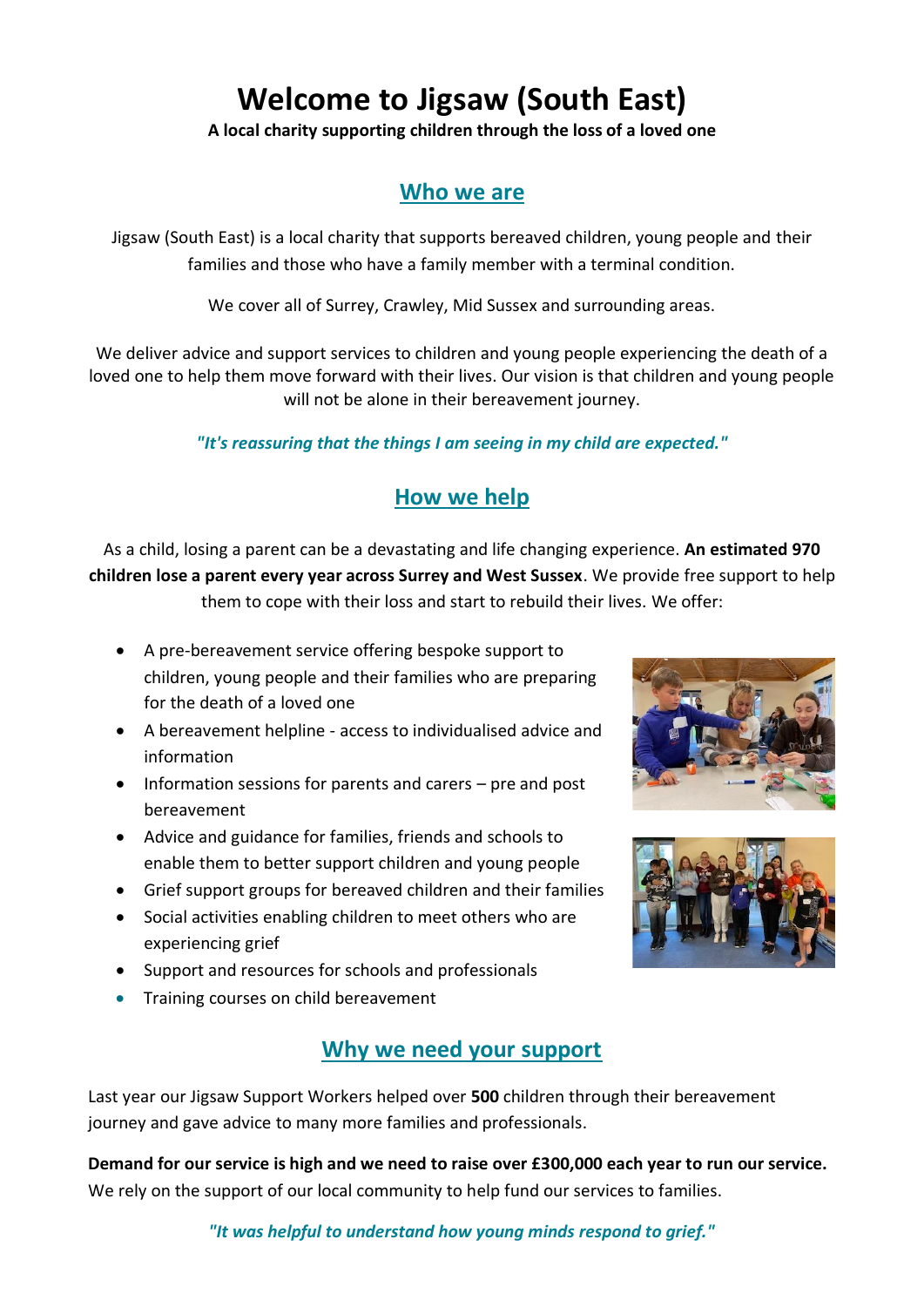## **How you can help to make a difference**

#### **Here are just some of the ways your organisation could help us raise vital funds:**

#### • **Come along to our fundraising events**

Get a group of colleagues together and come along to one of our fundraising events – from quiz nights to race nights, our fundraising ball and more, these are a great way to get your team together whilst supporting Jigsaw.

#### • **Hold your own fundraiser**

Hold a team bake off, run a quiz night for your customers, set up a staff challenge – who can raise the most money from a £5 note?! run a raffle, host a dress down day, there are so many ideas - what could your team do to fundraise?

#### • **Event Sponsorship**

Become a sponsor at one of our fundraising events to help us ensure we raise the vital funds needed to support our bereavement services.

#### • **Make a company donation**

Donations can be made at any time and every donation makes a difference – a donation of £500 would pay for an activity day out for up to 20 children.



Nominate us as your 'charity of choice' and create a range of fun events for your teams to enjoy and support a great cause. We have a digital toolkit and a small, friendly team to support you.

#### • **Donate raffle or auction prizes**

Provide us with raffle or auction items for our fundraising events. If you don't have products to give away, you could purchase some wine/fizz for us to raffle under your company name.

#### • **Take on a challenge**

From colour runs and cycle events to mud runs and marathons, fulfil a personal challenge or get a group of colleagues together to take on a challenge and help local children at the same time.



#### • **Support our fundraising campaigns**

Promote our fundraising campaigns with staff through email or noticeboards. Or invite us to bring a display into your office/s one lunchtime for staff to find out more.

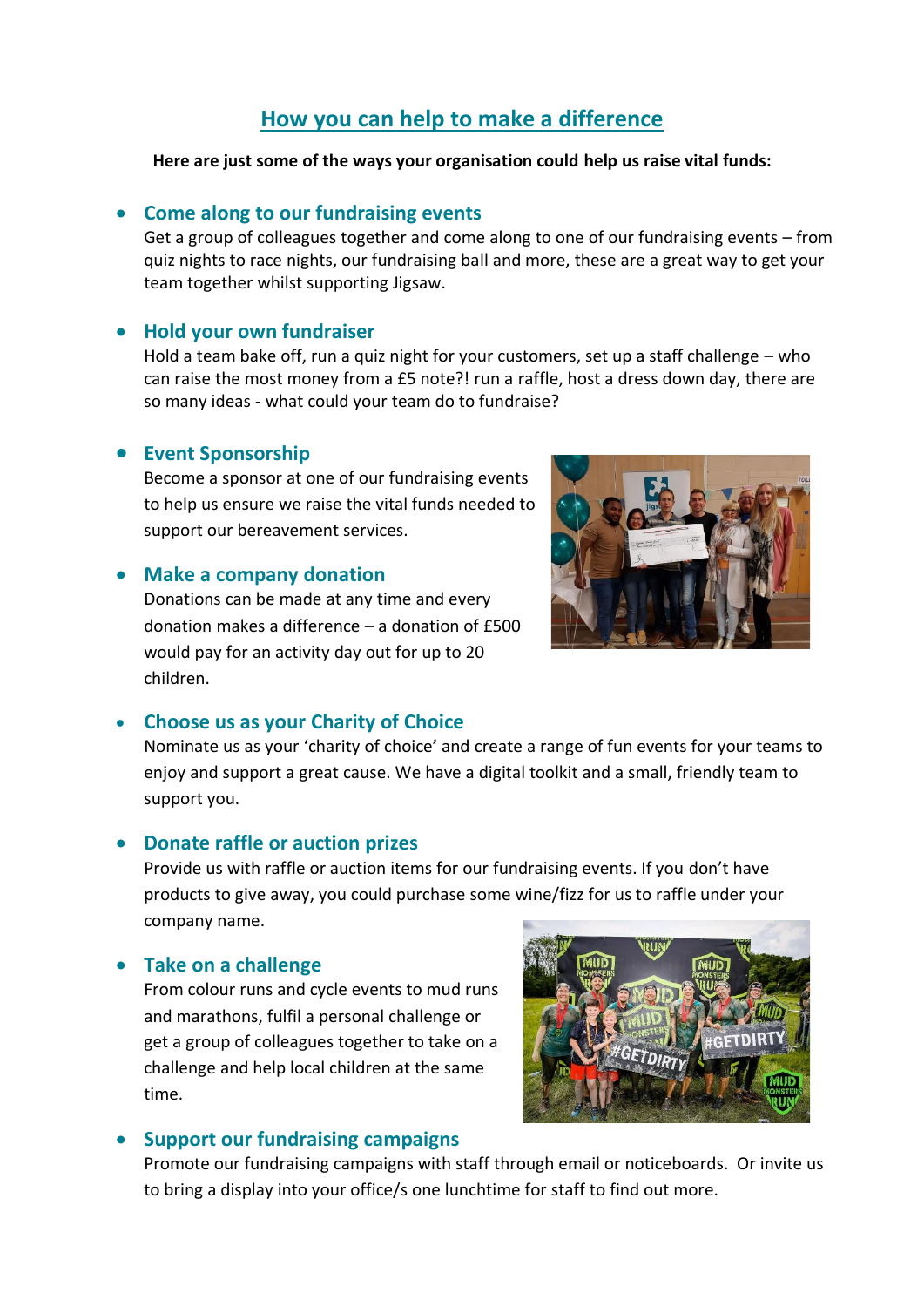#### • **Adopt a Jigsaw collection pot**

Take care of one of our collection pots in your office/reception area/shop for customer and staff donations. We can drop and collect when you need them replacing.

• **Support staff in volunteering for us** Get staff involved in volunteering with Jigsaw to help us raise funds through our collections and fundraising events - just a few hours from time to time makes a huge difference.



#### • **Run a Give as You Earn (GAYE) Payroll Scheme**

Help your staff give monthly and raise awareness of what we do by running a GAYE or other regular giving scheme, which can include match-funding.

# **Our fundraising team**

Our small friendly fundraising team will be on hand to support you with any fundraising ideas you might have, so pop us a call and we'll be delighted to help.

We can provide you with collection pots, balloons, printable bunting and more, just get in touch and let us know what you need. You can find our pack on our website.

Whatever you choose to do, you'll be making a huge difference to bereaved children and those facing the loss of a loved one.

If you would like to discuss getting involved, call Carolyn (Business Development Manager) or Sophie (Fundraising Co-ordinator) on 01342 313895 or email **carolynsteer@jigsawsoutheast.org.uk** / **[sophiebewley@jigsawsoutheast.org.uk](mailto:sophiebewley@jigsawsoutheast.org.uk)**

To make sure you are the first to hear about our events, campaigns and fundraising opportunities, sign up to our supporters' email communications by emailing: **sophiebewley@jigsawsoutheast.org.uk**

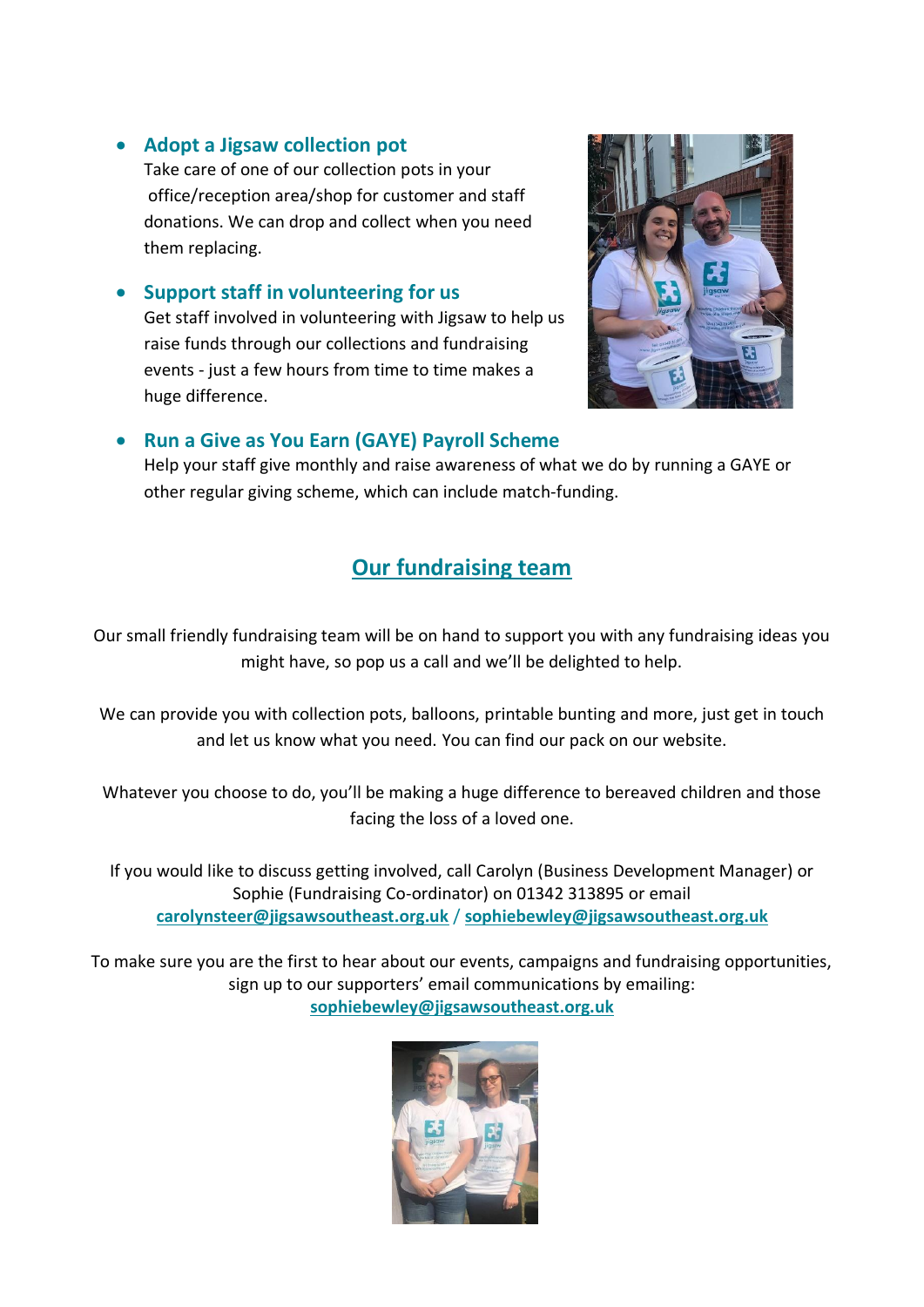# **The benefits for your organisation**

#### **We recognise that fundraising for us needs to give you something too…**

#### **Personal fulfilment for staff**

It can be empowering and inspiring to hear the stories of the young people we support and know that you have contributed to making a difference. We know that many people who get involved in supporting us feel a connection to the charity, particularly as we are local.

*"I'm doing these challenges to raise awareness and promote a charity that helps so many. I want my kids to be proud of me and to inspire them, so that we can all move forward. If doing what I love can let more people know Jigsaw, I'm doing something positive." (A mother-of-four who completed seven challenges for us in 2019)*

#### **Publicity**

We will publicise your support on our website and social media. We regularly issue press releases about our events, issue a quarterly newsletter to our supporters, give presentations and attend local radio shows. Sponsorship of events is publicised widely across all of our communications platforms.



### **Letting your staff know that we're here when their families might need us**

**Sadly, around 1 in 20 children aged 16 has lost at least one parent.** By spreading the word about Jigsaw and what we do among your staff, you can help colleagues and friends reach out to us when they need us.